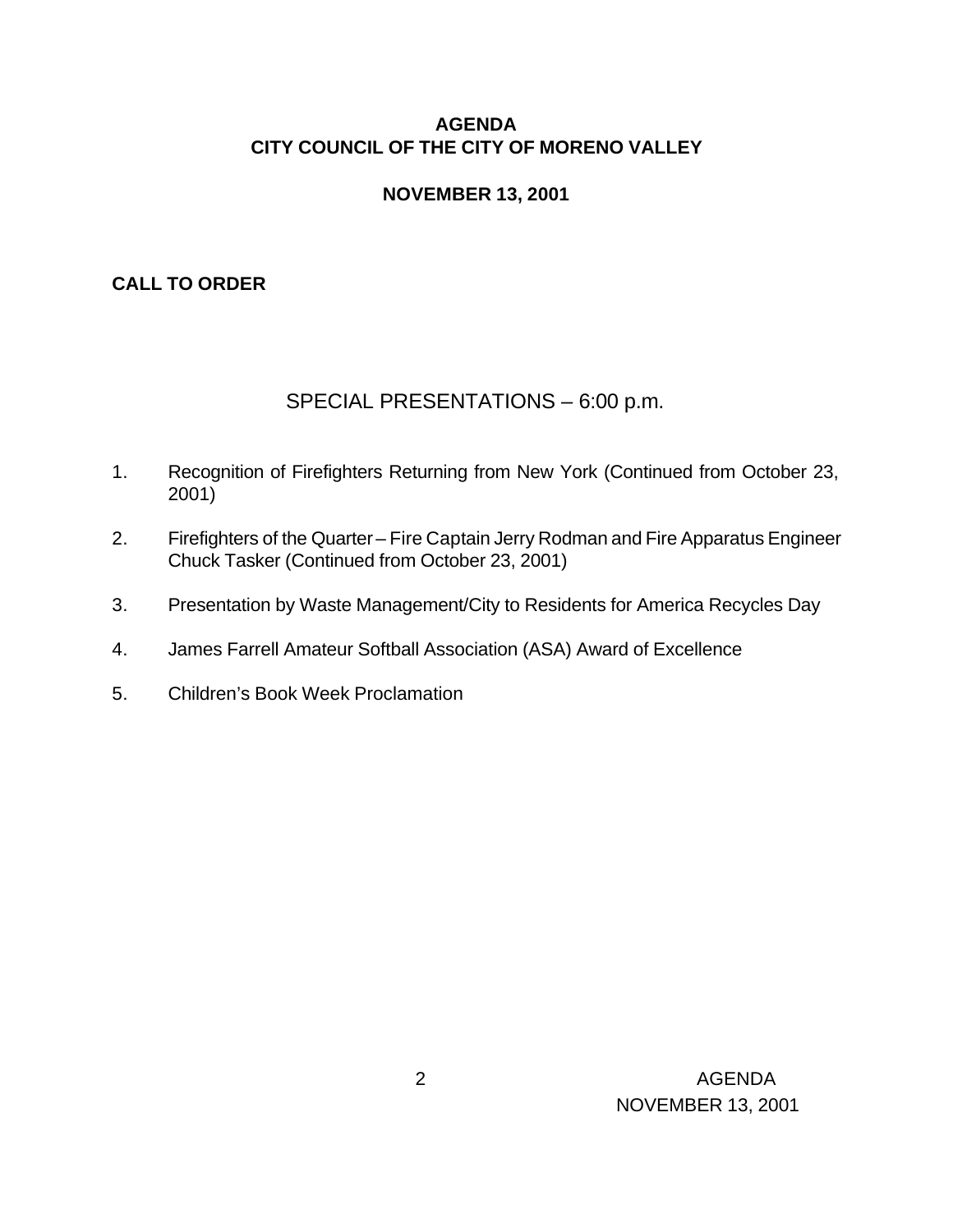### **AGENDA JOINT MEETING OF THE CITY COUNCIL OF THE CITY OF MORENO VALLEY MORENO VALLEY COMMUNITY SERVICES DISTRICT COMMUNITY REDEVELOPMENT AGENCY OF THE CITY OF MORENO VALLEY**

### **REGULAR MEETING – 6:30 P.M. NOVEMBER 13, 2001**

- **CALL TO ORDER** (Joint Meeting of the City Council of the City of Moreno Valley, Moreno Valley Community Services District, and the Community Redevelopment Agency of the City of Moreno Valley - actions taken at the Joint Meeting are those of the Agency indicated on each Agenda item)
- **PLEDGE OF ALLEGIANCE**
- **INVOCATION** Pastor David Carlson, Moreno Christian Assembly
- **ROLL CALL**
- **INTRODUCTIONS**
- PUBLIC COMMENTS **ON MATTERS ON THE AGENDA** WILL BE TAKEN UP AS THE ITEM IS CALLED FOR BUSINESS, BETWEEN STAFF'S REPORT AND CITY COUNCIL DELIBERATION (SPEAKER SLIPS MAY BE TURNED IN UNTIL THE ITEM IS CALLED FOR BUSINESS.)

All remarks and questions shall be addressed to the presiding officer or to the City Council and not to any individual Council member, staff member or other person.

There is a three-minute time limit per person and a 15-minute time limit per agenda item. The 15-minute limit may be waived. Please complete and submit a BLUE speaker slip to the Bailiff.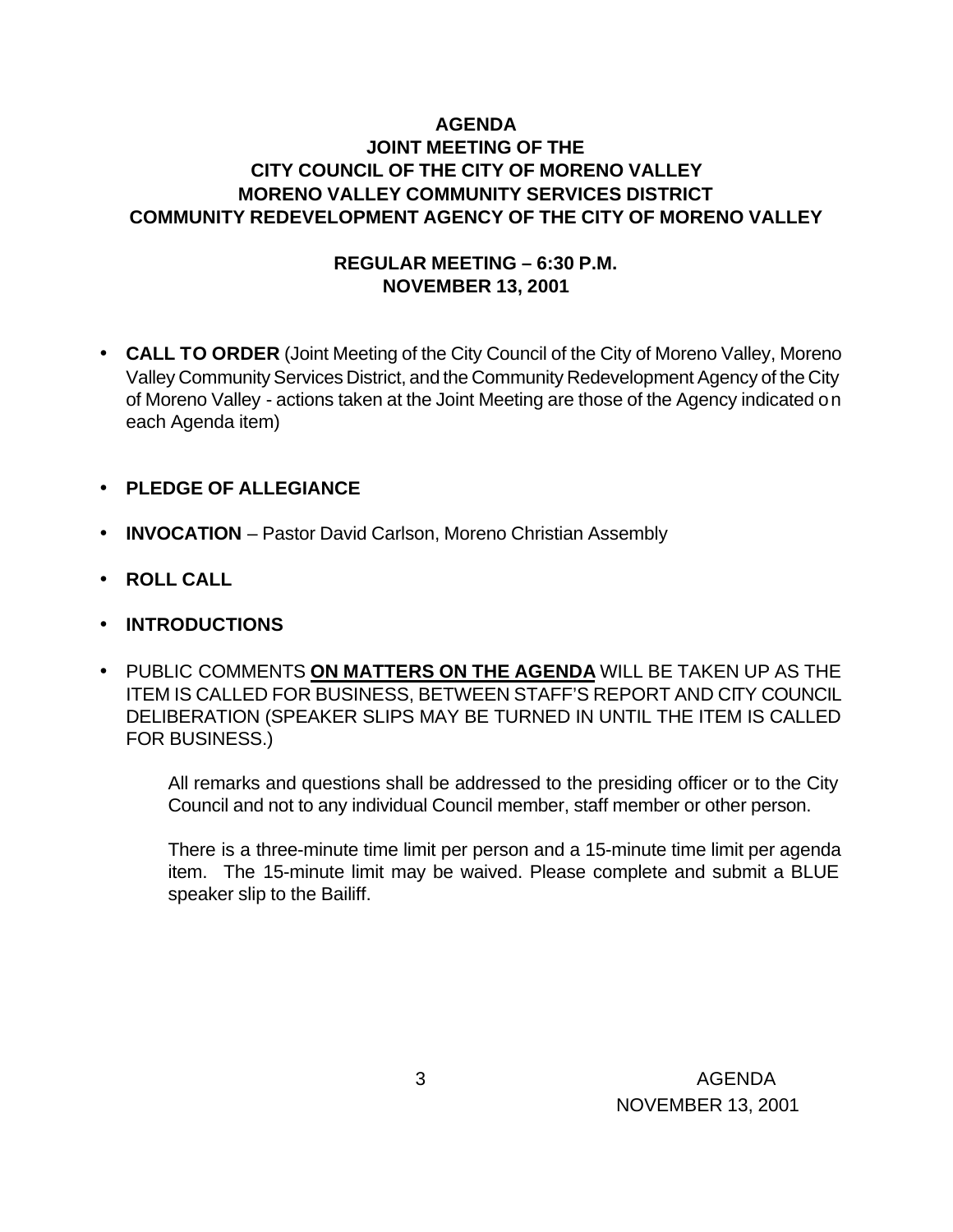# **JOINT CONSENT CALENDARS (SECTIONS A-C) OF THE CITY COUNCIL OF THE CITY OF MORENO VALLEY, MORENO VALLEY COMMUNITY SERVICES DISTRICT, AND COMMUNITY REDEVELOPMENT AGENCY OF THE CITY OF MORENO VALLEY**

All items listed under the Consent Calendars are considered to be routine and noncontroversial, and may be enacted by one motion unless a member of the Council, Community Services District, or Redevelopment Agency requests that an item be removed for separate action. The motion to adopt the Consent Calendars is deemed to be a separate motion by each Agency and shall be so recorded by the City Clerk. Items withdrawn for report/discussion will be heard after public hearing items.

# **A. CONSENT CALENDAR** - **CITY COUNCIL**

- A1. ORDINANCES FIRST READING BY TITLE ONLY Recommendation: Waive reading of all Ordinance Introductions and read by title only.
- A2. MINUTES REGULAR MEETING OF OCTOBER 9, 2001 (Report of: City Clerk) Recommendation: Approve as submitted.
- A3. MINUTES REGULAR MEETING OF OCTOBER 23, 2001 (Report of: City Clerk) Recommendation: Approve as submitted
- A4. PARCEL MAP 24349, PARCEL 4 EXECUTE DEED OF RECONVEYANCE AND ADOPT RESOLUTION NO. 2001-66, A RESOLUTION OF THE CITY COUNCIL OF THE CITY OF MORENO VALLEY AUTHORIZING ACCEPTANCE OF THE PUBLIC RIGHT-OF-WAY IMPROVEMENTS AS COMPLETE AND ACCEPTING PENUNURI PLACE (LOT "D") INTO THE CITY MAINTAINED STREET SYSTEM (NORTH SIDE OF PENUNURI PLACE, EAST OF MORTON ROAD – SUBDIVIDER – ANTHONY AND EVA SIEGFRIED) (Report of: Public Works Director/City Engineer) Recommendation: Authorize the Mayor to execute the Deed of Reconveyance to reconvey the interest in the Deed of Trust known as Instrument No. 410853, recorded December 12, 1995 in the Official Records of Riverside County, California; direct the City Clerk to forward the signed Deed of Reconveyance to the County Recorder's Office; and adopt Resolution No. 2001-66 authorizing the acceptance of the public right-of-way improvements for Parcel Map 24349, Parcel 4 as complete and accepting Penunuri Place (Lot "D") into the City maintained street system.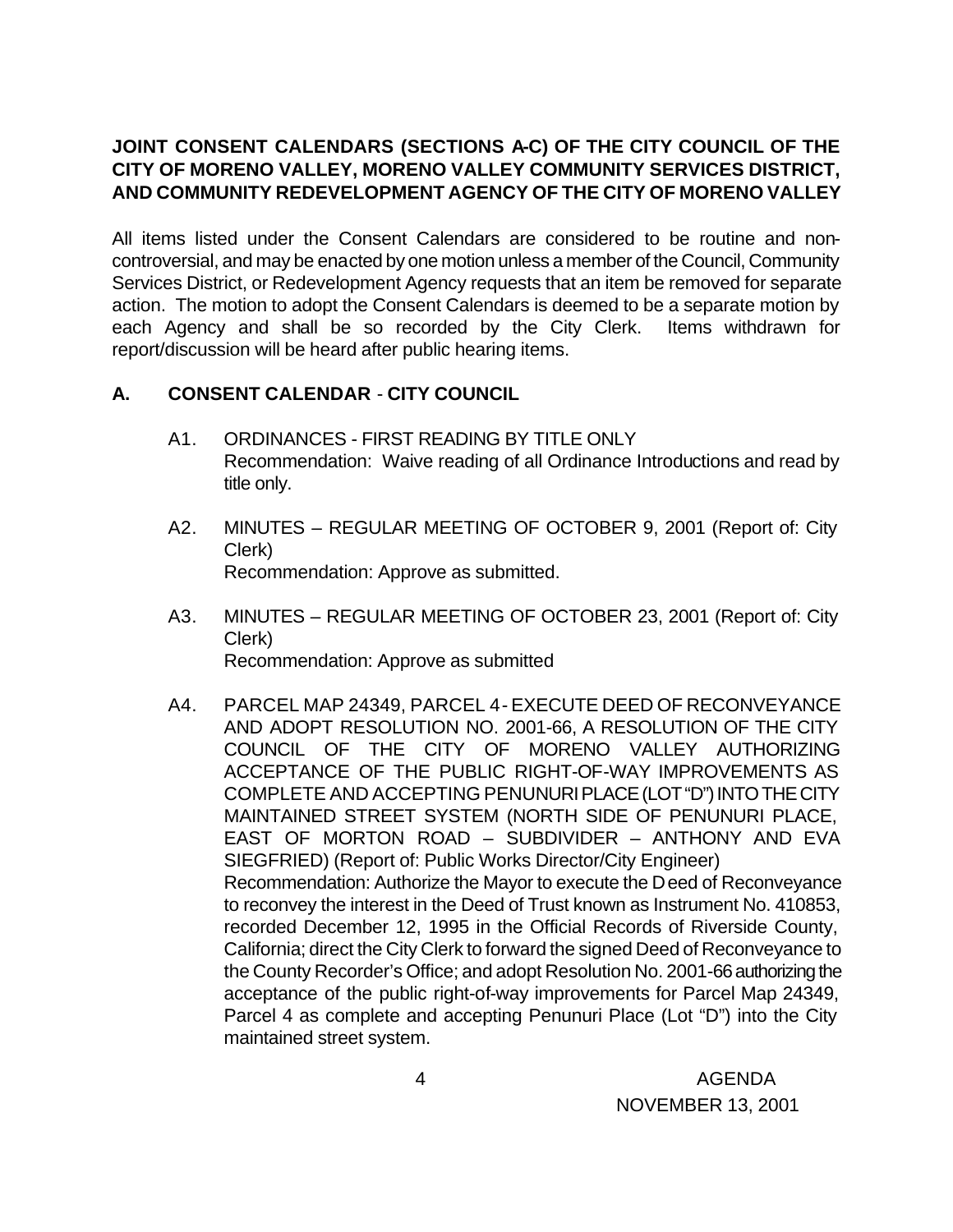#### Resolution No. 2001-66

A Resolution of the City Council of the City of Moreno Valley, California, Authorizing the Acceptance of Public Right-of-Way Improvements as Complete within Parcel 4 of Parcel Map 24349, and Accepting Penunuri Place (Lot "D") into the City Maintained Street System

- A5. APPROVAL OF INDEMNITY AGREEMENT RECOGNIZING AND ACKNOWLEDGING M.V. ASSOCIATES LLC, A CALIFORNIA LIMITED LIABILITY COMPANY AS THE OWNER OF CERTAIN MORENO AREA DRAINAGE PLAN FEE CREDITS (Report of: Public Works Director/City Engineer) Recommendation: Approve the Indemnity Agreement as reviewed and approved as to form by the City Attorney; and authorize the City Manager to execute the Indemnity Agreement.
- A6. NOTICE OF COMPLETION FISCAL YEAR 2000/01 SENATE BILL (SB) 821 BICYCLE AND PEDESTRIAN PROJECTS PROGRAM - PROJECT NO. 00- 227222 ((Report of: Public Works Director/City Engineer) Recommendation: Ratify Contract Change Order No. 1, adjusting the bid item quantities and increasing the contract time to 42 working days; accept the work for the Fiscal Year 2000/2001 SB821 Bicycle and Pedestrian Projects Program constructed by JDC, Inc., Rancho Cucamonga; direct the City Clerk to record the Notice of Completion within ten (10) days at the office of the County Recorder of Riverside County, as required by Section 3093 of the California Civil Code; authorize the Director of Finance to release the retention to JDC, Inc., thirty-five (35) calendar days after the date of recordation of the Notice of Completion if no claims are filed against the project (Account No. 122.72220); and accept the improvements into the City Maintained Road System.
- A7. RESOLUTION 2001-67 A PORTION OF SAN MICHELE ROAD, BETWEEN PERRIS BOULEVARD AND INDIAN STREET AS PUBLIC RIGHT-OF-WAY (Report of: Public Works Director/City Engineer) Recommendation: Approve and adopt Resolution No. 2001-67 accepting dedication for public highway, utility, and public service purposes, but not accepting as a part of the City Maintained Road System; and direct the City Clerk to cause the Resolution to be recorded in the office of the Recorder of the County of Riverside.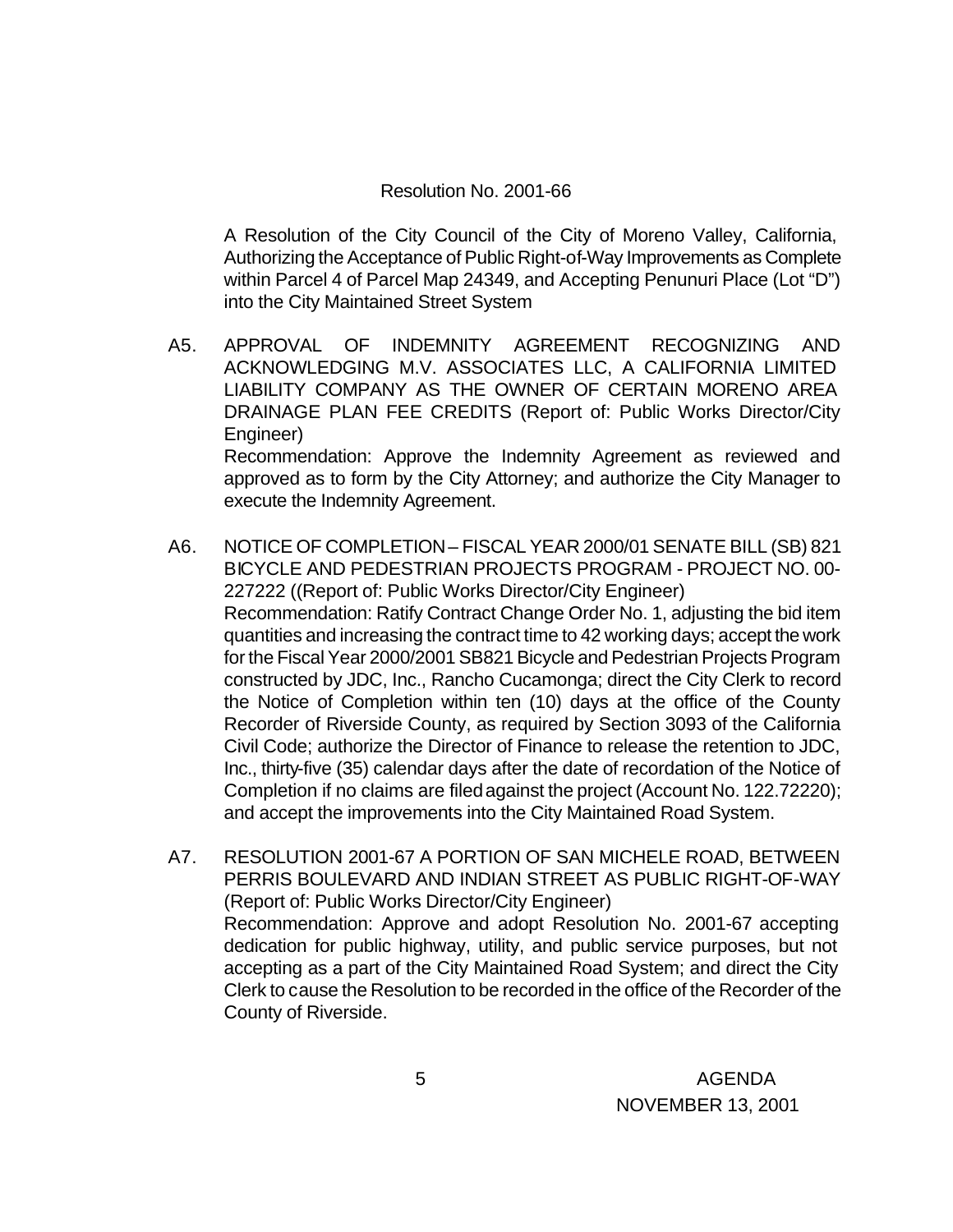#### Resolution No. 2001-67

A Resolution of the City Council of the City of Moreno Valley, California, Accepting Dedication of an Easement for a Portion of San Michele Road between Perris Boulevard and Indian Street as Public Right-of-Way

- A8. REQUEST ADOPTION OF PLANS AND SPECIFICATIONS, AND AUTHORIZATION TO ADVERTISE FOR CONSTRUCTION BIDS FOR COLLEGE PARK FIRE STATION NO. 91 - PROJECT NO. 00-4372540 (Report of: Public Works Director/City Engineer) Recommendation: Adopt the Plans and Specifications that are on file in the office of the Public Works Director; and authorize the City Clerk to advertise the project for construction bids.
- A9. REQUEST FOR AUTHORIZATION OF RED CURB PAINTED WEST OF THE ENTRANCE TO SUPREME TRUCK BODY, A BUSINESS LOCATED AT 22135 ALESSANDRO BOULEVARD (Report of: Public Works Director/City Engineer) Recommendation: Authorize the 297 feet of red curb painted west of the entrance to Supreme Truck Body, a business located at 22135 Alessandro Boulevard, to provide standard sight distance for the existing employees.
- A10. RESOLUTION N0. 2001-68 APPROVE AND AUTHORIZE EXECUTION OF PROGRAM SUPPLEMENT AGREEMENT NO. M014, TO THE ADMINISTERING AGENCY-STATE AGREEMENT FOR FEDERAL-AID PROJECT NO. 08-5441, INTERCONNECT INSTALLATION ON CACTUS AVENUE, SUNNYMEAD BOULEVARD, AND PIGEON PASS ROAD - PROJECT NO. CML 5441 (024) (Report of: Public Works Director/City Engineer)

Recommendation: Adopt Resolution No. 2001-68, and approve Program Supplement Agreement No. M014, to the Administering Agency-State Agreement for Federal-Aid Project No. 08-5441 for construction and construction engineering; and authorize the Mayor to execute Program Supplement No. M014.

Resolution No. 2001-68

 6 AGENDA NOVEMBER 13, 2001 A Resolution of the City Council of the City of Moreno Valley, California, Approving and Authorizing Execution of Program Supplement No. M014 to Administering Agency-State Agreement No. 08-5441 for Federal-Aid Projects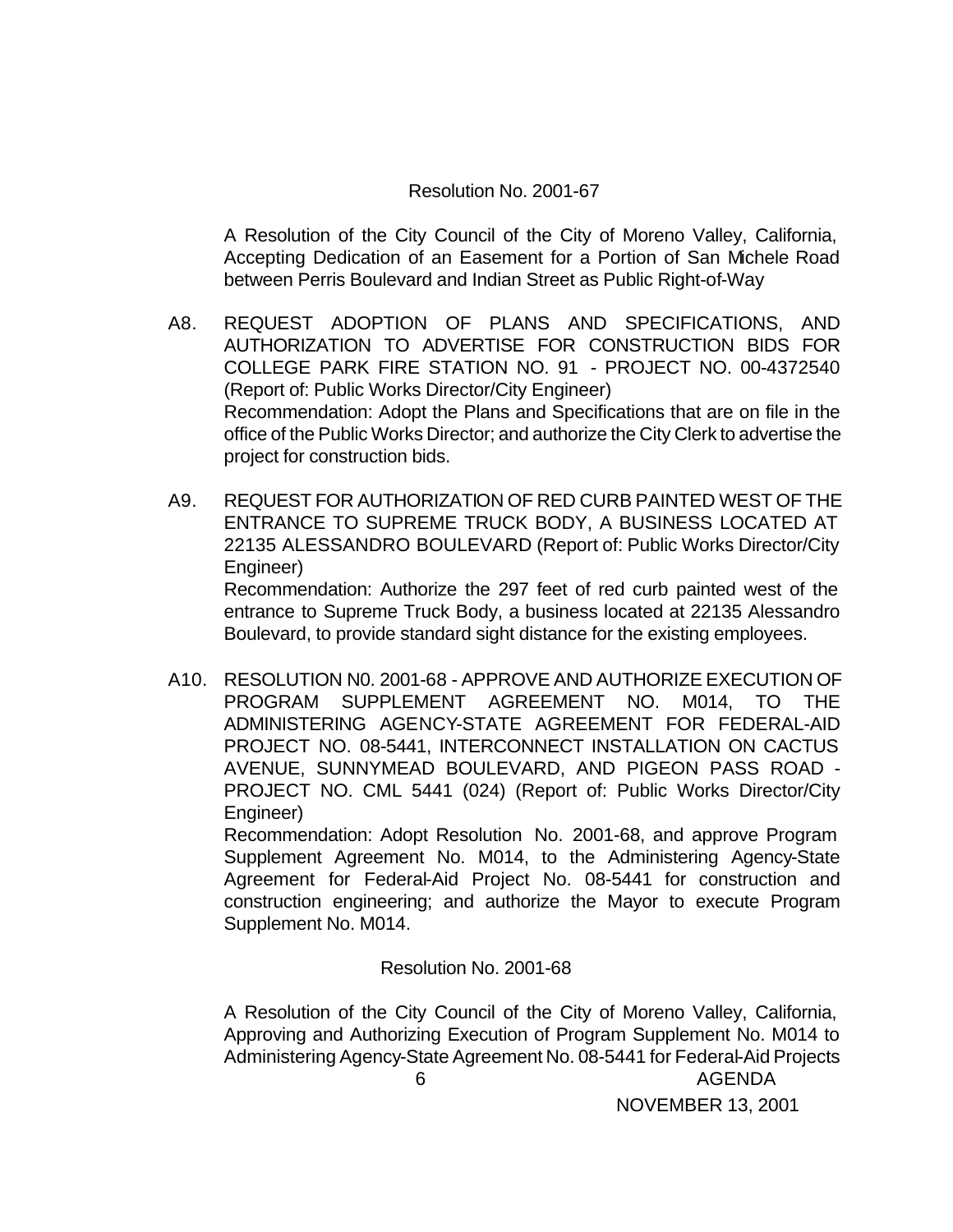between the State of California, Acting by and through the Department of Transportation and the City of Moreno Valley

### **B. CONSENT CALENDAR** - **COMMUNITY SERVICES DISTRICT**

- B1. ORDINANCES FIRST READING BY TITLE ONLY Recommendation: Waive reading of all Ordinance Introductions and read by title only.
- B2. MINUTES REGULAR MEETING OF OCTOBER 9, 2001 (Report of: City Clerk) Recommendation: Approve as submitted.
- B3. MINUTES REGULAR MEETING OF OCTOBER 23, 2001 (Report of: City Clerk) Recommendation: Approve as submitted.
- B4. ACCEPTANCE OF DONATED FUNDS FOR THE PUBLIC ADDRESS SOUND SYSTEM (Report of: Director of Parks and Recreation) Recommendation: Authorize the acceptance of a \$3,000 donation from Process Communication Developers, Inc., for the purchase of the Anchor Xtreme Liberty Portable Sound System; and approve an appropriation of \$3,000 for expense account number 161.76105.6641.648 for the purchase of the equipment.
- B5. ACCEPTANCE OF GRANT MONIES FROM THE CALIFORNIA DEPARTMENT OF EDUCATION, CHILD DEVELOPMENT SERVICES, FOR CHILD CARE SERVICES AND ADOPTION OF THE RESOLUTION TO CERTIFY THE APPROVAL OF THE GOVERNING BOARD (Report of: Director of Parks and Recreation) Recommendation: Authorize the acceptance of grant monies in the amount of \$586,046 for fiscal year 2001/2002 from the California Department of Education, Child Development Division, for the purpose of providing school age childcare and development services; and adopt Resolution No. CSD 2001-19 to certify the approval of the governing board to enter into this transaction with the California Department of Education for the purpose of providing child care and development services and to authorize the designated personnel, as shown

on the resolution, to sign contract documents for FY 2001/02.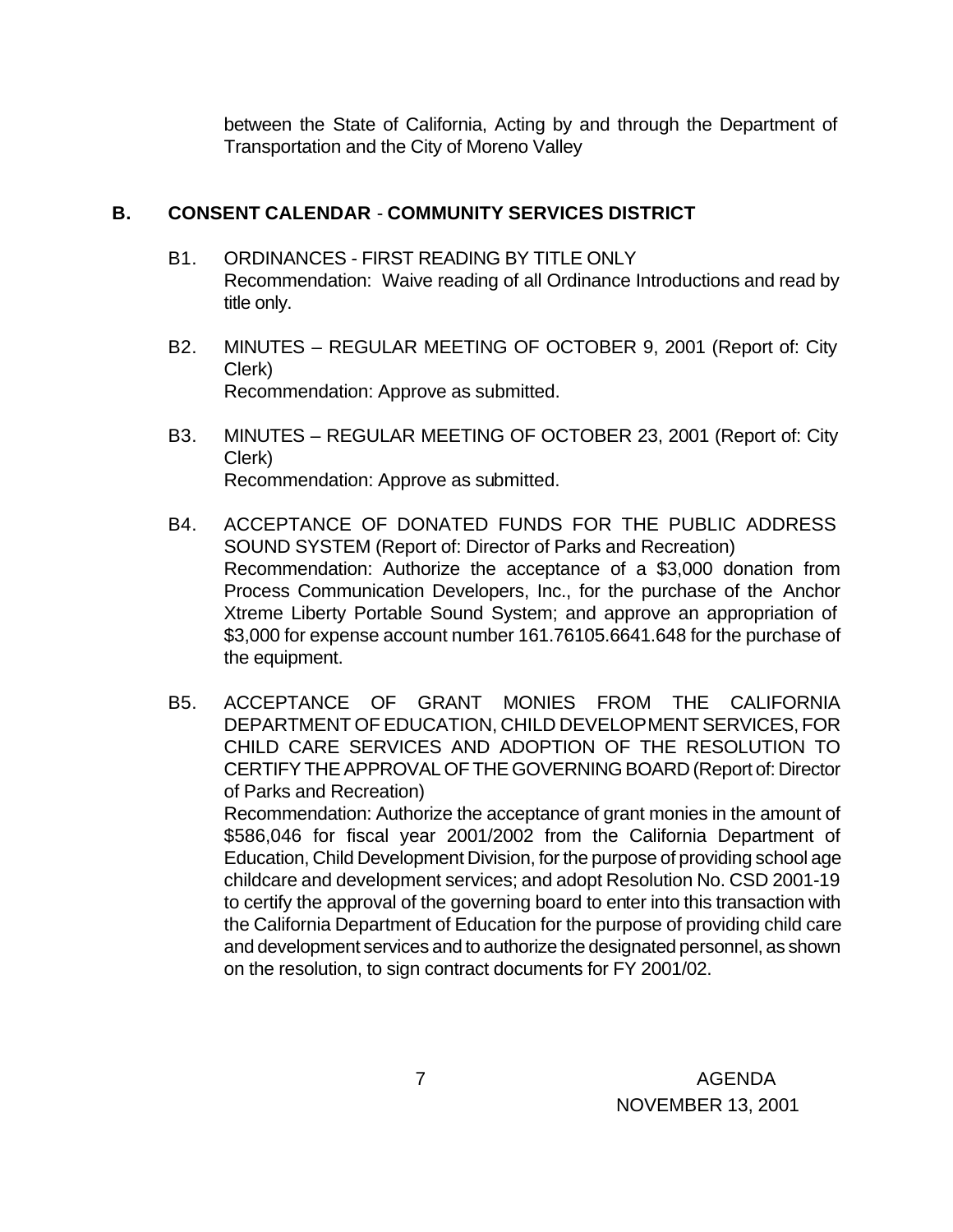Resolution No. CSD 2001-19

A Resolution of the City Council of the City of Moreno Valley, California, Acting in its Capacity as the Board of Directors of the Moreno Valley Community Services District Certifying the Approval of the Governing Board to Enter into a Transaction with the California Department of Education for the Purpose of Providing Child Care and Development Services and to Authorize Designated Personnel to Sign Contract Documents for FY 2001/02

# **C. CONSENT CALENDAR** - **COMMUNITY REDEVELOPMENT AGENCY**

- C1. ORDINANCES FIRST READING BY TITLE ONLY Recommendation: Waive reading of all Ordinance Introductions and read by title only.
- C2. MINUTES REGULAR MEETING OF OCTOBER 9, 2001 (Report of: City Clerk) Recommendation: Approve as submitted.
- C3. MINUTES REGULAR MEETING OF OCTOBER 23, 2001 (Report of: City Clerk) Recommendation: Approve as submitted

### **D. PUBLIC HEARINGS**

Questions or comments from the public on a Public Hearing matter must be limited to five minutes per individual and must pertain to the subject under consideration. Please complete and submit a GOLDENROD speaker slip to the Bailiff.

D1. PUBLIC HEARING TO REVIEW THE APPLICATIONS BY LEADERS IN COMMUNITY ALTERNATIVES FOR A GENERAL PLAN AMENDMENT (PA01-0031), CHANGE OF ZONE (PA01-0026) AND CONDITIONAL USE PERMIT (PA01-0027) TO ESTABLISH A TRANSITIONAL HOUSING FACILITY FOR PAROLEES ON BUSINESS CENTER DRIVE (CONTINUED FROM OCTOBER 9, 2001) (Report of: Community and Economic Development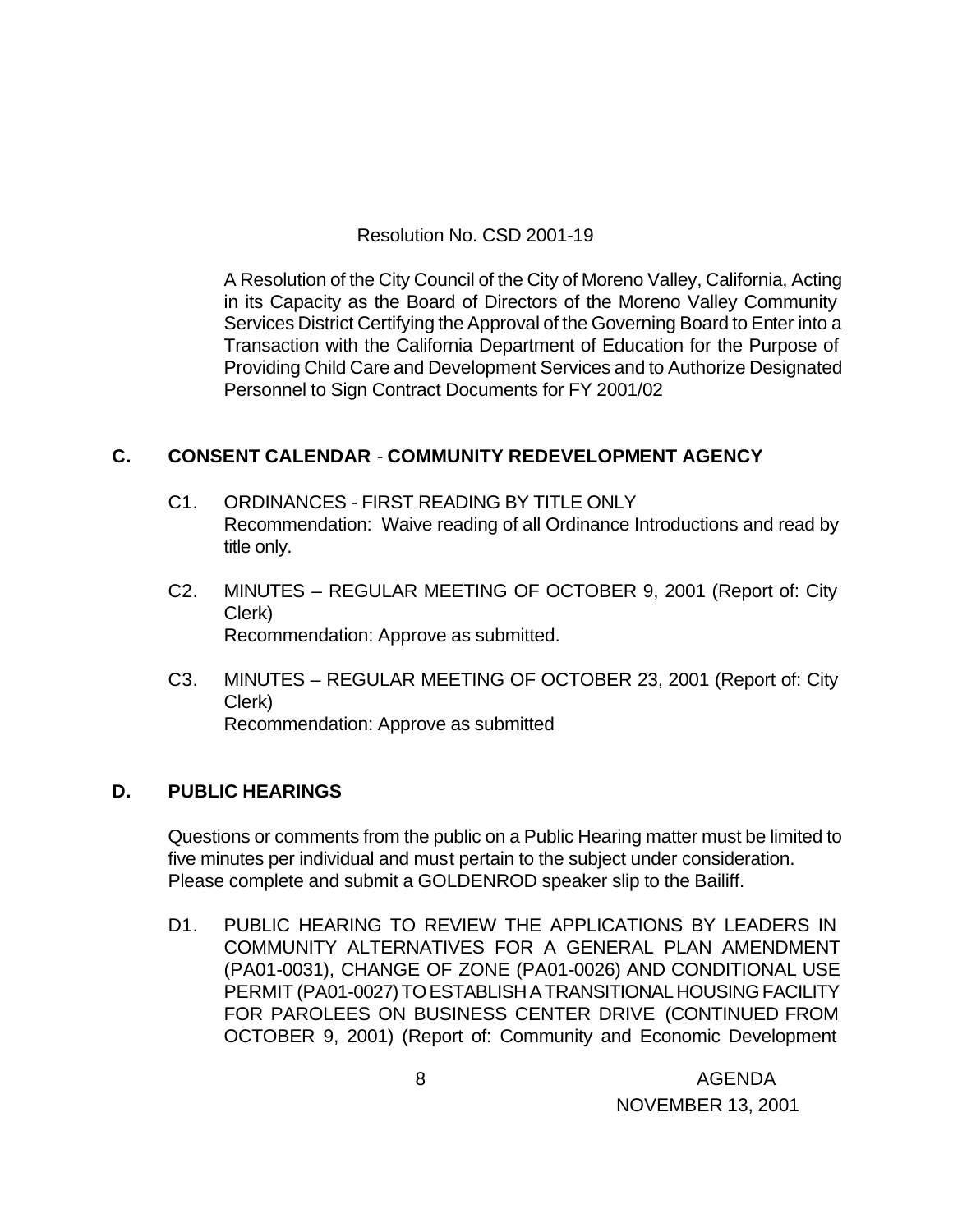Director) Recommendation: That the City Council:

- 1. CONCLUDE the public hearing; and
- 2. ADOPT Resolution No. 2001-70 thereby denying the requested general plan amendment, change of zone and conditional use permit.

Resolution No. 2001-70

A Resolution of the City Council of the City of Moreno Valley, California, Denying a General Plan Amendment (PA01-0031), Denying a Change of Zone (PA01-0026) and Denying a Conditional Use Permit (PA01-0027) to Change the Zone and General Plan Designations from Business Park to Industrial for Property on the West and South Sides of Business Center Drive and to Allow a Transitional Housing Facility for Parolees to be Established on an Existing Developed Site Comprising 1.62 Acres on the West Side of Business Center Drive (14114 Business Center Drive)

D2. PA00-0055 (CONDITIONAL USE PERMIT – APPLICANT: SPRINT PCS, LOCATION: 15860 EMMA LANE (EAST SIDE OF EMMA LANE AND NORTH OF IRIS AVENUE) PROPOSAL: REQUEST BY THE APPLICANT TO APPEAL THE PLANNING COMMISSION DECISION TO DENY THE ENVIRONMENTAL DETERMINATION FOR CONDITIONAL USE PERMIT APPLICATION PA00- 0055 FOR A 72-FOOT TALL MONOPINE (Report of: Community and Economic Development Director) Recommendation: That the City Council conduct a public hearing for the appeal

of the action taken by the Planning Commission not to approve PA00-0055 (Conditional Use Permit), and subsequent to the public hearing:

- 1. RECOGNIZE that the proposed telecommunications facility will have a significant impact on the environment
- 2. APPROVE City Council Resolution No. 2001-69, thereby denying PA00- 0055 (Conditional Use Permit), based on the findings included in the Resolution.

Resolution No. 2001-69

A Resolution of the City Council of the City of Moreno Valley Denying PA00- 0055, a Conditional Use Permit for a Proposed New Wireless Telecommunications Facility Located on a Single-Family Residential Lot at 15860 Emma Lane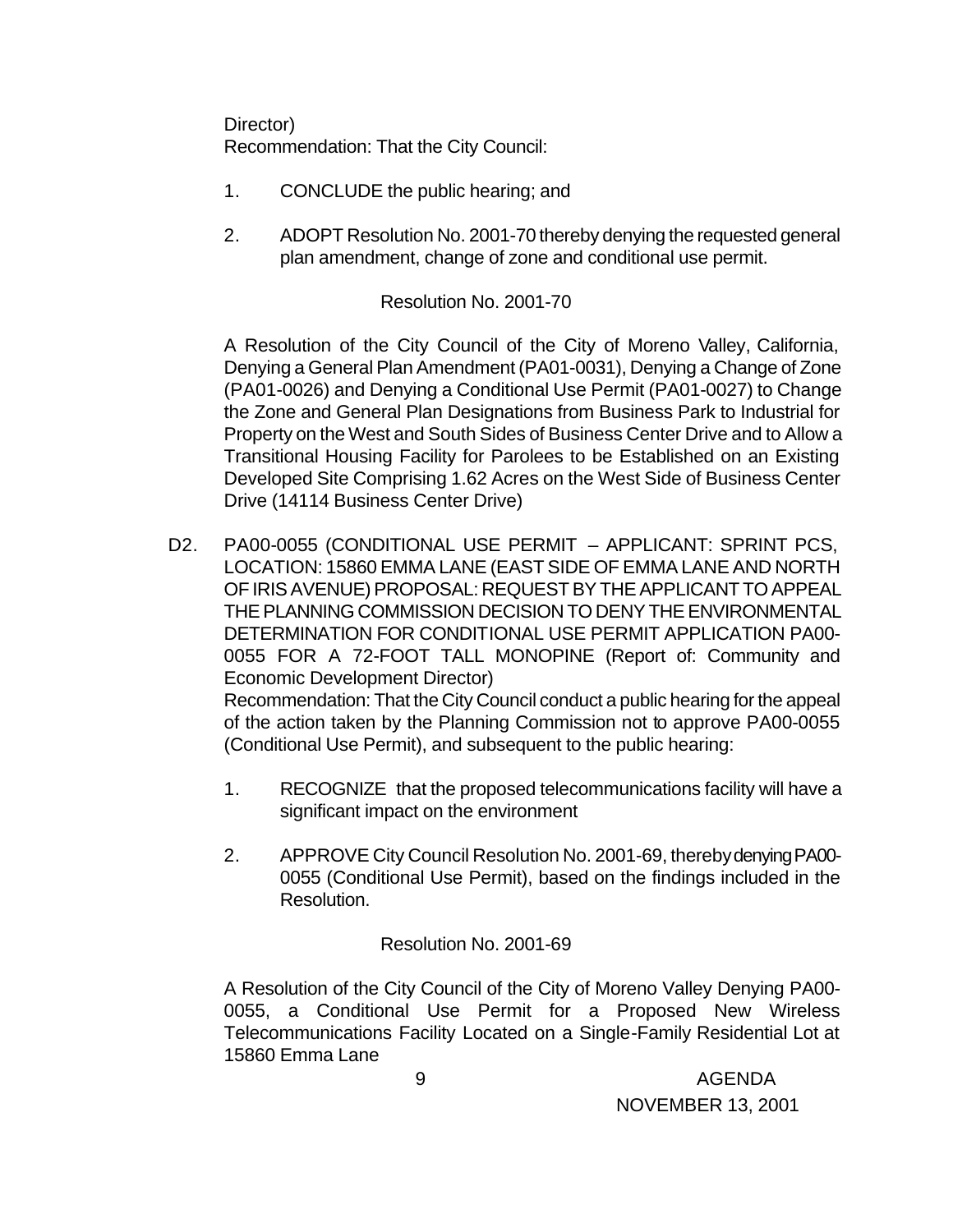### **E. ITEMS REMOVED FROM CONSENT CALENDARS FOR DISCUSSION OR SEPARATE ACTION**

### **F. REPORTS**

- F1. REVITALIZATION PROGRAM (FORMERLY KNOWN AS ACQUISITION, REHABILITATION, AND RESALE PROGRAM – ARR) (Report of: Community and Economic Development Director) Recommendation: That the Community Redevelopment Agency of the City of Moreno Valley ("the Agency") review the Revitalization Program, discuss the benefits and impacts the program brings to the community and consider the alternatives.
- F2. REPORT TO CONSIDER PUBLIC COMMENTS REGARDING THE MAIL BALLOT PROCEEDING TO REACTIVATE ZONE D (PARKWAY LANDSCAPE MAINTENANCE) FOR TRACT 20579 (Report of: (Report of: Public Works Director/City Engineer) Recommendation: That the City Council, acting in their respective capacities as President and Members of the Board of Directors of the Moreno Valley Community Services District (CSD), accept public comments to reactivate Zone D (Parkway Landscape Maintenance) at the proposed service level for Tract 20579 and the associated annual charges.
- F3. REPORT TO CONSIDER PUBLIC COMMENTS REGARDING MAIL BALLOT PROCEEDING TO REACTIVATE ZONE D (PARKWAY LANDSCAPE MAINTENANCE) AT THE STANDARD SERVICE LEVEL FOR TRACT 20404 (Report of: Public Works Director/City Engineer) Recommendation: That the City Council, acting in their respective capacities as President and Members of the Board of Directors of the Moreno Valley Community Services District (CSD), accept public comments in regards to reactivating Zone D (Parkway Landscape Maintenance) at the standard level and the associated annual charge being proposed in a mail ballot proceeding for Tract 20404.
- F4. CITY MANAGER'S REPORT (Oral presentation only)

### **G. LEGISLATIVE ACTIONS**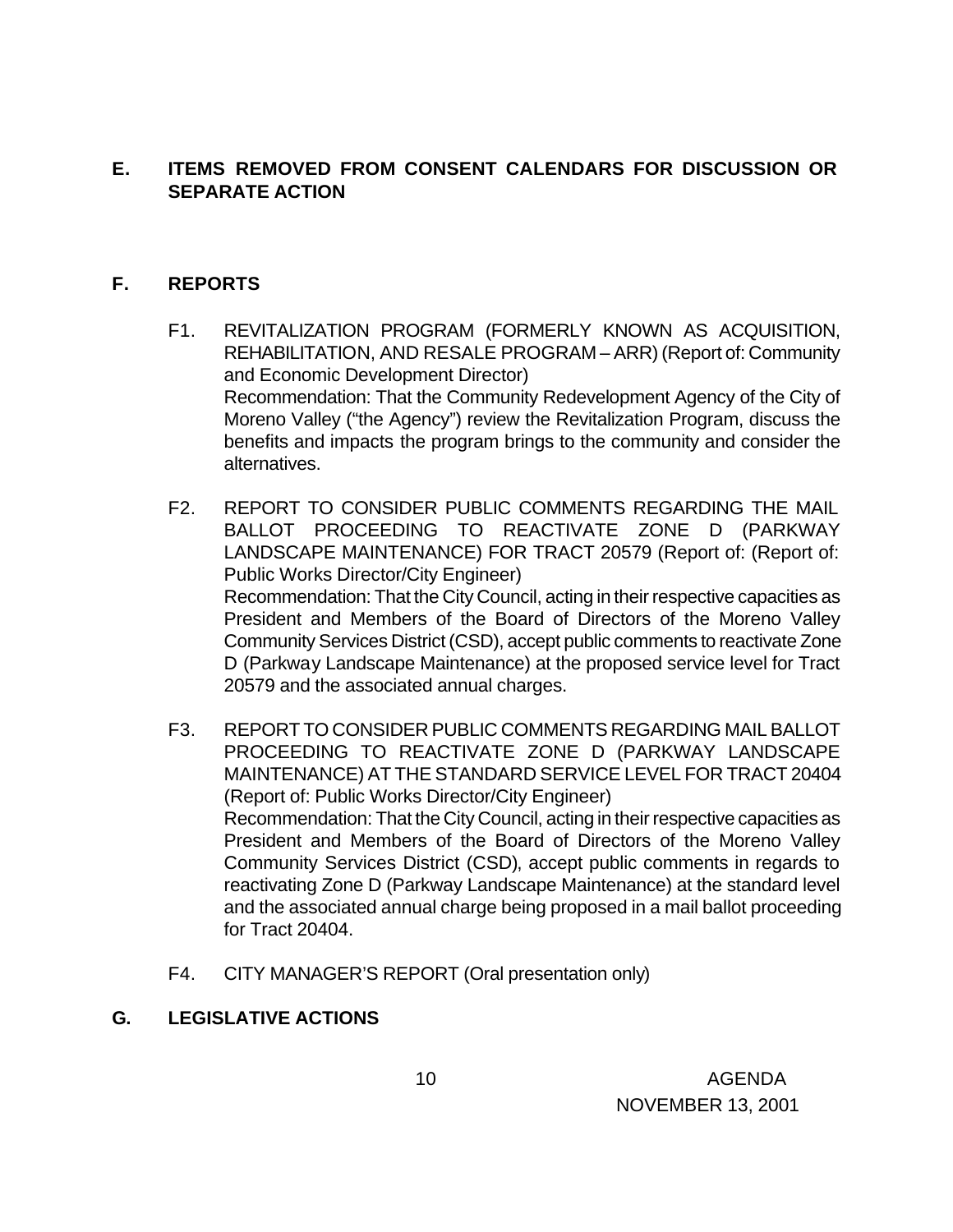ORDINANCES - 1ST READING AND INTRODUCTION - NONE

ORDINANCES - 2ND READING AND ADOPTION - NONE

ORDINANCES - URGENCY ORDINANCES - NONE

RESOLUTIONS – NONE

• PUBLIC COMMENTS **ON ANY SUBJECT NOT ON THE AGENDA** UNDER THE JURISDICTION OF THE CITY COUNCIL

All remarks and questions shall be addressed to the presiding officer or to the City Council and not to any individual Council member, staff member or other person.

There is a three-minute time limit per person. Please complete and submit a PINK speaker slip to the Bailiff.

### • **CLOSING COMMENTS AND/OR REPORTS OF THE CITY COUNCIL, COMMUNITY SERVICES DISTRICT, OR COMMUNITY REDEVELOPMENT AGENCY**